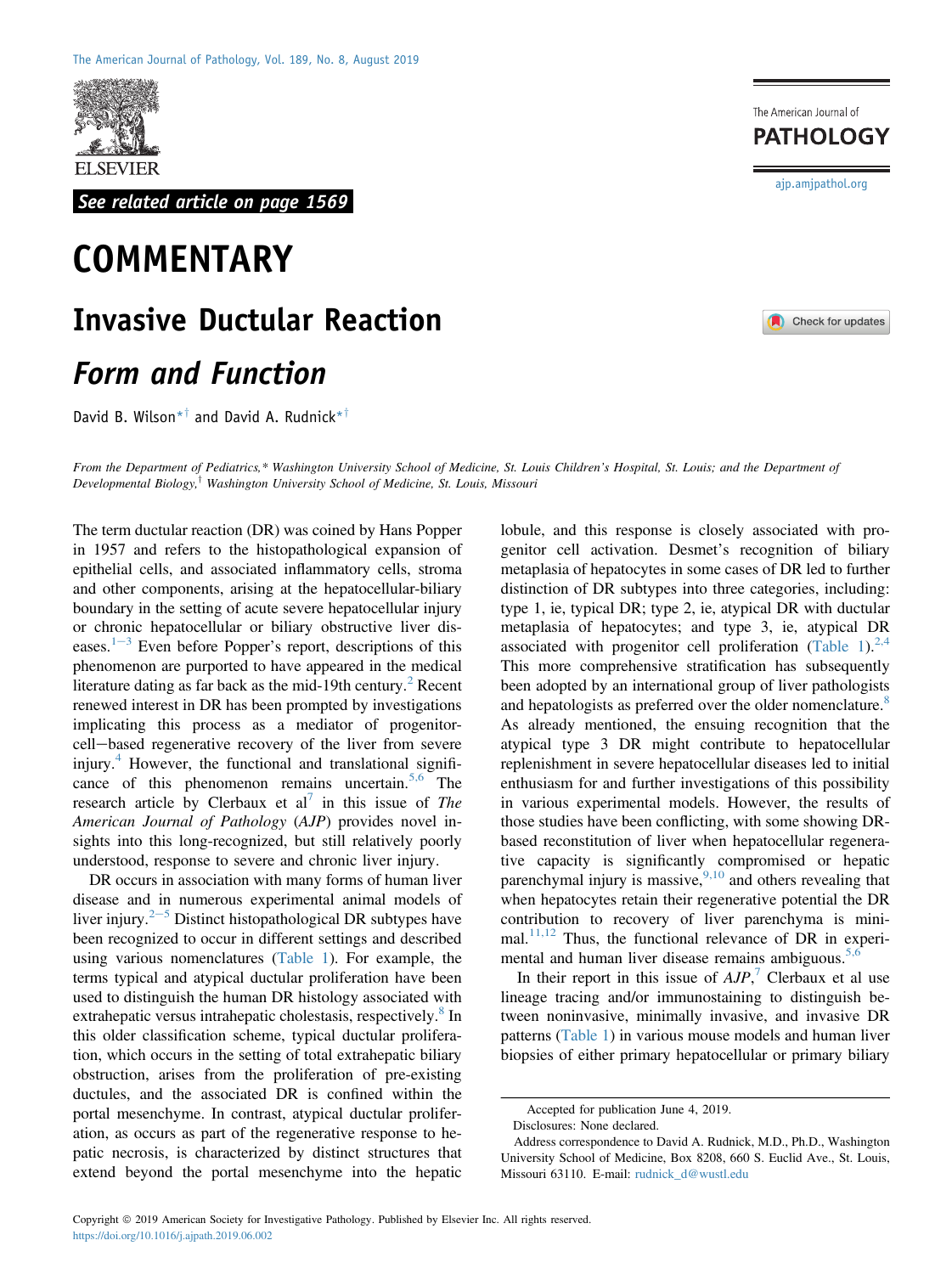|  |  | Wilson and Rudnick |
|--|--|--------------------|
|--|--|--------------------|

#### <span id="page-1-0"></span>Table 1 DR Categorization Scheme

| Older nomenclature <sup>8</sup>                                                                                                    | Desmet <sup>2,4</sup>                                             | Clerbaux'                                                                         |
|------------------------------------------------------------------------------------------------------------------------------------|-------------------------------------------------------------------|-----------------------------------------------------------------------------------|
| Typical $-$ arising from pre-existing ductules and<br>confined to the portal mesenchyme                                            | Type $1 -$ typical DR                                             | Non-invasive $-$ typical DR                                                       |
| Atypical - characterized by structures extending<br>beyond the portal mesenchyme and associated<br>with progenitor cell activation | Type $2$ – atypical DR with ductular metaplasia<br>of hepatocytes | Minimally invasive $-$ DR that<br>expands 20 to 80 µm beyond<br>portal mesenchyme |
|                                                                                                                                    | Type $3$ – atypical DR with progenitor cell<br>proliferation      | Invasive $-$ DR that expands $>$ 80<br>um beyond portal mesenchyme                |

obstructive liver injury and disease. As in the case of both typical DR and Desmet's type 1 DR, Clerbaux's noninvasive DR is defined by its confinement within the portal mesenchyme. Similarly, like atypical DR and Desmet's type 2- and type 3-DR's, minimally invasive and invasive DR expand beyond the portal mesenchyme border into the hepatic lobule. However, in contrast to Desmet's classification scheme, which incorporates histopathological features of hepatocellular metaplasia or progenitor cell expansion to define DR types 2 and 3, respectively, Clerbaux's

categorization of minimally invasive versus invasive DR is delineated as such based on careful quantification of DR expansion beyond the portal mesenchyme border into the hepatic parenchyma [\(Table 1\)](#page-1-0). Through painstaking morphometric analysis, using their previously reported  $OPN-iCre-ER^{T2}$ ;  $Rosa26-YFP$  model in which cholangiocyte-derived cell populations are lineage-traced using a tamoxifen-inducible YFP reporter, $11$  the authors garner evidence to support the conclusions that invasive DR occurs in mice subjected to the choline-deficient, ethionine-

<span id="page-1-1"></span>

Figure 1 Induction of invasive DR promotes generation of de novo hepatobiliary junctions following severe hepatocellular injury in mice. In this edition of the American Journal of Pathology, Clerbaux et al<sup>[7](#page-2-4)</sup> use a tamoxifen-inducible Cre (OPN-CreER<sup>T2</sup>) and Rosa26-YFP reporter to indelibly label DR cells and their descendants. lmmunostaining of apical surface markers [MUC1 (pale blue), CEACAM1 (red)] allows bile ductules and DR cells to be distinguished from hepatocytes. The authors show that invasive DR, induced by exposure to a choline-deficient ethionine-supplemented (CDE) diet, establishes new junctions with intralobular canaliculi (green arrows) thereby maintaining structural continuity between the principal site of bile secretion, canaliculi, and the biliary tree. They also show that this process is attenuated by dibenzazepine (DBZ), an inhibitor of NOTCH signaling. Prepared using adaptations of image vectors from Servier Medical Art ([www.servier.com](http://www.servier.com), last accessed May 13, 2019), licensed under the Creative Commons Attribution 3.0 Unported License ([https://](https://creativecommons.org/licenses/by/3.0) [creativecommons.org/licenses/by/3.0](https://creativecommons.org/licenses/by/3.0)). CDE, choline deficient ethionine-supplemented; CEACAM1, carcinoembryonic antigen related cell adhesion molecule-1; DBZ, dibenzazepine; DR, ductular reaction; MUC1, mucin-1; OPN, Osteopontin; YFP, yellow fluorescent protein.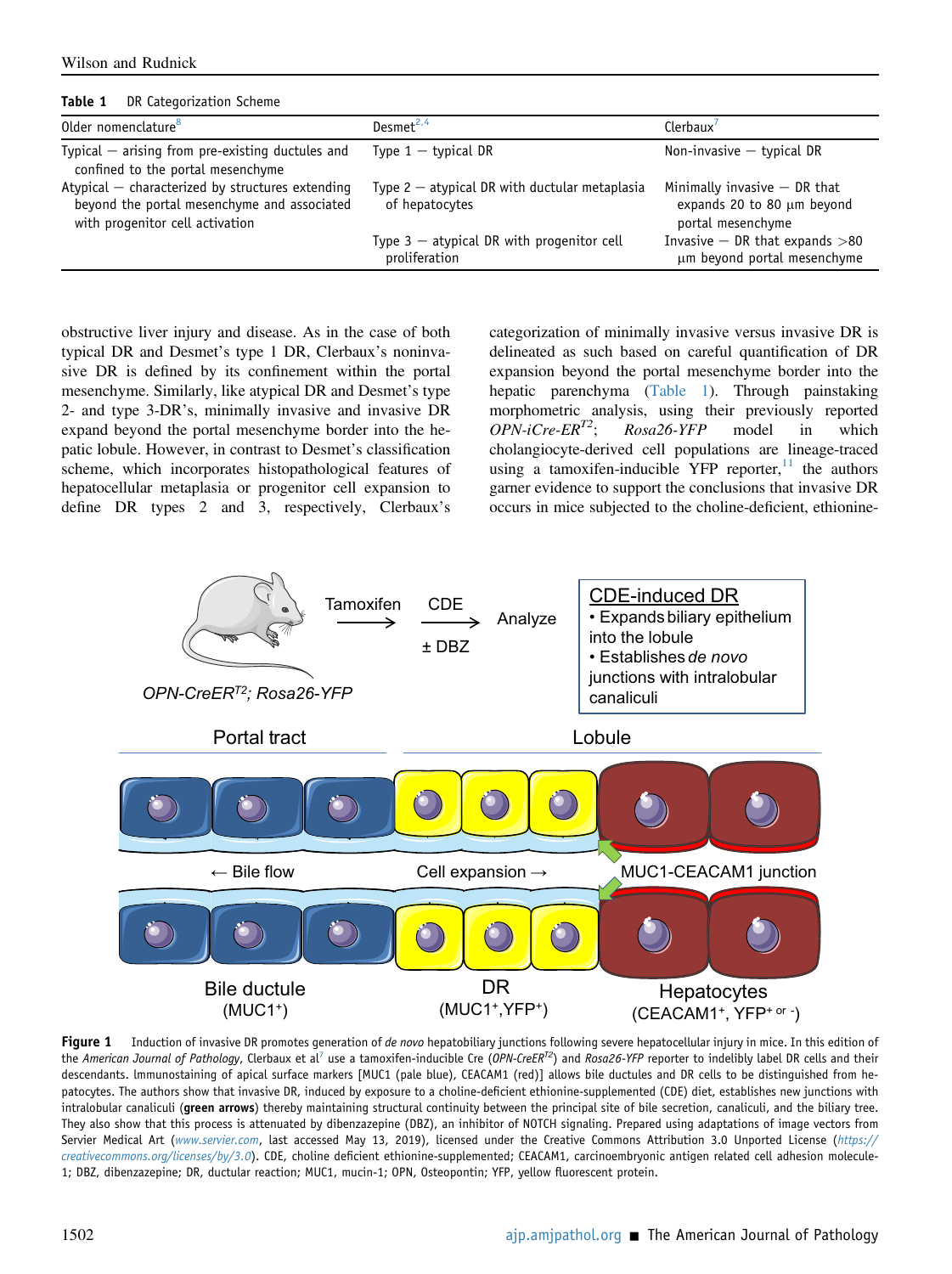supplemented diet (CDE) model of hepatocellular injury, and, moreover, that this CDE-induced invasive DR is associated with the establishment of new canalicular junctions between biliary/DR-derived cells and lobular hepatocytes ([Figure 1](#page-1-1)). Although other strategies to lineage-trace biliary epithelium have been described, including reports based on Sox9- and cytokeratin-19-promoter driven CRE recombinase expression, $^{13}$  $^{13}$  $^{13}$  the results of the approach used by Clerbaux et al are particularly compelling because of this group's previous demonstration of the specificity of osteo*pontin*  $(OPN)$ -promoter-regulated reporter expression in cholangiocytes in the canals of Hering, intralobular ductules, and interlobular ducts, but no other liver cells in adult mice.<sup>[11](#page-3-1)</sup> These investigators also show that inhibition of NOTCH signaling impairs CDE-induced invasive DR and the establishment of *de novo* lobular duct-canalicular junctions, then go on to demonstrate that *de novo* lobular ductcanalicular junctions, which are detectable in the setting of CDE-induced invasive DR, are not detectable in mouse models of biliary obstruction, including bile-duct-ligation (BDL) and exposure to a 3,5-diethoxycarbonyl-1,4 dihydrocollidine-(DDC)-containing diet. Finally, they provide additional data indicating that features of invasive DR associated with lobular hepatobiliary junctions are much more commonly detected in human liver biopsies from subjects with primary hepatocellular diseases compared to those with primary biliary liver disease. The investigators conclude that invasive DR plays a role in re-establishing structural and functional continuity between lobular hepatocytes and bile ducts after severe hepatocellular injury in mice and humans. Together, these findings provide a persuasive alternative to hepatocellular replenishment as the functional role of invasive DR in severe hepatocellular injury, ie, restoration of the injury-induced compromise in canalicular-ductal communication.

As novel and provocative as these findings and their corresponding implications are, the data also raise important new questions that can, and should now be addressed. For example, does invasive DR occur in other models of chronic hepatocellular injury and does it eventually even occur in the setting of biliary obstruction? If either is the case, are those responses similarly dependent upon NOTCH signaling? In the studies reported here, disruption of NOTCH signaling suppressed CDE-induced invasive DR. Nevertheless, HIPPO/YAP, WNT/b-CATENIN, HGF/c-MET, and other signaling pathways have also been identified as possible mediators of DR-associated cholangiocyte proliferation, cellular transdifferentiation, and/or progenitor cell expansion. $14$  Additionally, the zinc-finger transcription factor GATA6 was recently implicated as both a novel marker and putative inducer of DR in extrahepatic biliary atresia.<sup>[15](#page-3-4)</sup> Together, these considerations raise the intriguing question as to whether liver injury- and/or DR pattern-specific molecular mechanisms mediate invasive

versus noninvasive DR, a question that can now be answered using experimental approaches analogous to those used here for NOTCH signaling. Gain-of-signaling-function effects could similarly be explored with such approaches to further define the molecular mechanisms that mediate DR. Finally, the histomorphometric and temporal relationships between Clerbaux's canalicular junction-establishing invasive DR and Desmet's progenitor cell proliferation-associated type 3 DR may also be examined in these paradigms. Longer term studies to address this consideration would reveal whether *de novo* lobular junctions remain lobular or, alternatively, if progenitor cell proliferation-dependent or some other sort of remodeling occurs over time. Though perhaps more challenging to address, such studies should also assess whether the presence or absence of invasive and/or type 3 DR predicts the well-known longer term risks of chronic liver diseases including cirrhosis and cancer in these animal models. Those results could have important clinical-translational implications for human liver diseases. Such queries are now both feasible and worthy of consideration based on the novel findings and provocative implications of the data reported in this manuscript.

### Acknowledgments

We thank Marjut Pihlajoki and Markku Heikinheimo for their assistance with preparation of the figure and critical review of this commentary.

### <span id="page-2-0"></span>References

- <span id="page-2-1"></span>1. [Popper H, Kent G, Stein R: Ductular cell reaction in the liver in hepatic](http://refhub.elsevier.com/S0002-9440(19)30435-3/sref1) [injury. J Mt Sinai Hosp N Y 1957, 24:551](http://refhub.elsevier.com/S0002-9440(19)30435-3/sref1)-[556](http://refhub.elsevier.com/S0002-9440(19)30435-3/sref1)
- 2. [Desmet V, Roskams T, Van Eyken P: Ductular reaction in the liver.](http://refhub.elsevier.com/S0002-9440(19)30435-3/sref2) [Pathol Res Pract 1995, 191:513](http://refhub.elsevier.com/S0002-9440(19)30435-3/sref2)-[524](http://refhub.elsevier.com/S0002-9440(19)30435-3/sref2)
- <span id="page-2-2"></span>3. [Williams MJ, Clouston AD, Forbes SJ: Links between hepatic](http://refhub.elsevier.com/S0002-9440(19)30435-3/sref3) fibrosis, [ductular reaction, and progenitor cell expansion. Gastroenterology](http://refhub.elsevier.com/S0002-9440(19)30435-3/sref3) [2014, 146:349](http://refhub.elsevier.com/S0002-9440(19)30435-3/sref3)-[356](http://refhub.elsevier.com/S0002-9440(19)30435-3/sref3)
- <span id="page-2-3"></span>4. [Desmet VJ: Ductal plates in hepatic ductular reactions. Hypothesis and](http://refhub.elsevier.com/S0002-9440(19)30435-3/sref4) [implications. I. Types of ductular reaction reconsidered. Virchows](http://refhub.elsevier.com/S0002-9440(19)30435-3/sref4) [Arch 2011, 458:251](http://refhub.elsevier.com/S0002-9440(19)30435-3/sref4)-[259](http://refhub.elsevier.com/S0002-9440(19)30435-3/sref4)
- 5. [Roskams T, Desmet V: Ductular reaction and its diagnostic signi](http://refhub.elsevier.com/S0002-9440(19)30435-3/sref5)ficance. Semin Diagn Pathol 1998,  $15:259-269$  $15:259-269$
- <span id="page-2-4"></span>6. [Roskams T: Progenitor cell involvement in cirrhotic human liver dis](http://refhub.elsevier.com/S0002-9440(19)30435-3/sref6)[eases: from controversy to consensus. J Hepatol 2003, 39:431](http://refhub.elsevier.com/S0002-9440(19)30435-3/sref6)-[434](http://refhub.elsevier.com/S0002-9440(19)30435-3/sref6)
- <span id="page-2-5"></span>7. [Clerbaux LA, Manco R, Van Hul N, Bouzin C, Sciarra A, Sempoux C,](http://refhub.elsevier.com/S0002-9440(19)30435-3/sref7) [Theise ND, Leclercq IA: Invasive ductular reaction operates hep](http://refhub.elsevier.com/S0002-9440(19)30435-3/sref7)[atobiliary junctions upon hepatocellular injury in rodents and humans.](http://refhub.elsevier.com/S0002-9440(19)30435-3/sref7) [Am J Pathol 2019, 189:1569](http://refhub.elsevier.com/S0002-9440(19)30435-3/sref7)-[1581](http://refhub.elsevier.com/S0002-9440(19)30435-3/sref7)
- 8. [Roskams TA, Theise ND, Balabaud C, Bhagat G, Bhathal PS, Bioulac-](http://refhub.elsevier.com/S0002-9440(19)30435-3/sref8)[Sage P, Brunt EM, Crawford JM, Crosby HA, Desmet V, Finegold MJ,](http://refhub.elsevier.com/S0002-9440(19)30435-3/sref8) [Geller SA, Gouw AS, Hytiroglou P, Knisely AS, Kojiro M,](http://refhub.elsevier.com/S0002-9440(19)30435-3/sref8) [Lefkowitch JH, Nakanuma Y, Olynyk JK, Park YN, Portmann B,](http://refhub.elsevier.com/S0002-9440(19)30435-3/sref8) [Saxena R, Scheuer PJ, Strain AJ, Thung SN, Wanless IR, West AB:](http://refhub.elsevier.com/S0002-9440(19)30435-3/sref8) Nomenclature of the fi[ner branches of the biliary tree: canals, ductules,](http://refhub.elsevier.com/S0002-9440(19)30435-3/sref8)